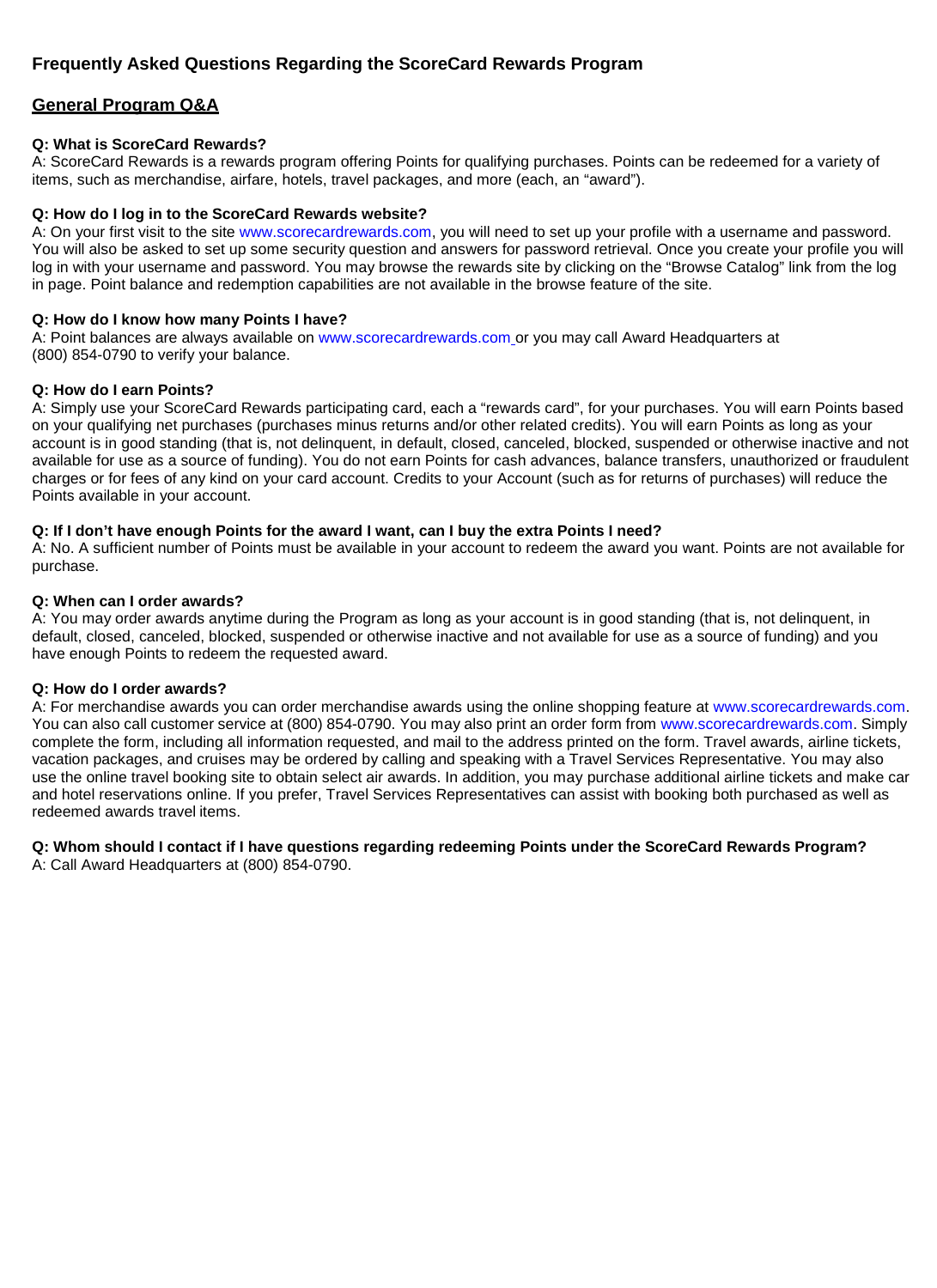# **Merchandise Awards Q&A**

# **Q: If I order more than one item, will they be shipped together?**

A: We cannot guarantee that items will be shipped together. You may receive several shipments to complete your order.

### **Q: What if the item I order is not available?**

A: Sometimes ordered items are on backorder with the manufacturer. If the backorder is for a short period, such as for no more than a couple of weeks, we will notify you of your backorder status and ship the item once it is again available to us. If the backorder status is going to be longer, we may contact you to allow you to select an alternate award or you may elect to cancel your order and have the Points added back to your rewards account.

### **Q: For merchandise redemptions, how long after I place my order should I expect to receive the ordered items?**

A: Generally, merchandise awards will be shipped from Award Headquarters via a parcel delivery service or by the U.S. Postal Service and should arrive no more than 4-6 weeks after your order is received. Some items may be shipped directly from the manufacturer. You will be notified if there is a delay in filling your order. Please note that shipments cannot be made to a post office box or outside the United States and eligible territories. If you have an APO address, please contact ScoreCard Award Headquarters for details regarding merchandise options and shipments before ordering.

### **Q: What happens if my merchandise award arrives damaged?**

A: Please check your packages closely for any apparent damage before signing to accept a package. If there is damage, please write a note on the delivery receipt before signing to accept the package. If after you open the package you find the merchandise is damaged, please follow the directions on the packing slip included with your shipment and notify Award Headquarters. You will be given instructions and a return authorization number to return the merchandise for replacement. Merchandise that is received damaged or defective may be returned within thirty (30) days of receipt for replacement. Please refer to your Terms, Conditions and Program Rules for additional requirements.

### **Q: Will I be able to use any applicable manufacturer warranties for my redemption(s)?**

A: Most merchandise is covered by a manufacturer's warranty. Please retain your packing slip as proof of purchase. For extended warranties or product specific inquiries or repair, you may call the manufacturer directly.

### **Q: Where can I get a complete list of available merchandise awards?**

A: The ScoreCard Rewards Program has a complete list at [www.scorecardrewards.com.](http://www.scorecardrewards.com/)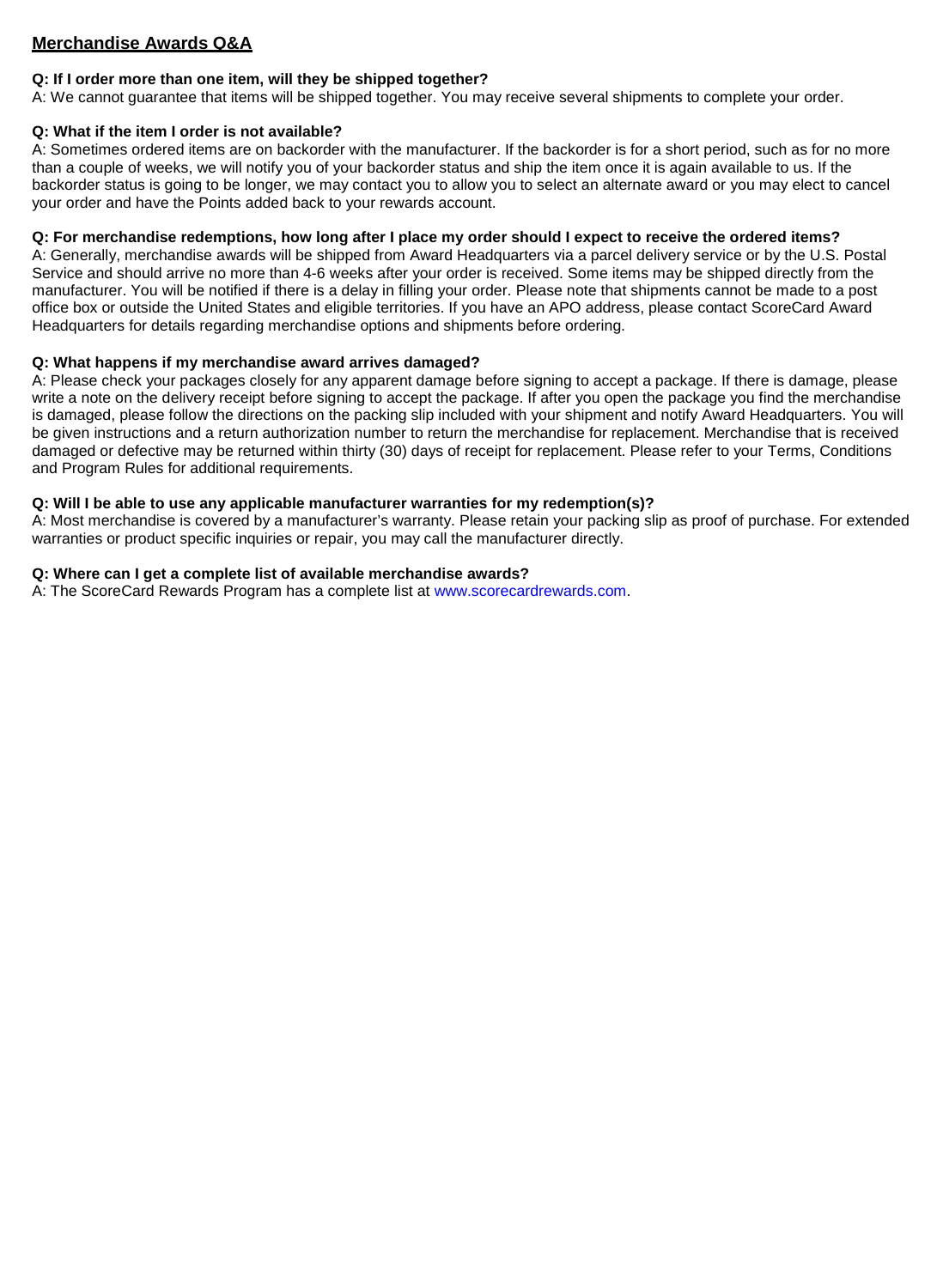# **Frequently Asked Questions Regarding the ScoreCard Rewards Dynamic Travel Program**

# **Travel Awards Q&A**

### **Q: When are Travel Services agents available?**

**A**: Travel Services agents are available Monday – Friday 8:00am – 12:00am and Saturday – Sunday 9am – 9pm (Eastern Standard Time) to book your travel arrangements.

### **Q: Can I book my travel online?**

**A**: Yes, your travel can be booked online. You can book online at [www.scorecardrewards.com. In](http://www.scorecardrewards.com/) addition, you can purchase airline tickets and hotel/car reservations.

### **Q: How many Points are required for a ticket?**

**A:** The actual number of Points required will be based on your travel dates, origin and destination cities, airline, availability, and how far in advance you are making your reservations. The good news is you are in control and the choice is yours!

# **Q: Can I still redeem if I do not have enough points for a ticket?**

**A:** Yes! We want to make sure your next trip is within reach, which is why we've added the flexibility of allowing you to redeem the Points you do have and pay the difference via your ScoreCard or another payment card.

### **Q: Are there any origin or destination restrictions?**

**A:** This new program allows you to fly from virtually anywhere to virtually anywhere in the world!

### **Q: How far in advance do I need to make my travel reservations?**

**A:** You can now make reservations as close as one day prior to your actual departure date. We recommend you plan your travel at least 14 to 21 days in advance for the best availability, however you are no longer limited to a 30-day advance requirement.

### **Q: I want to save my Points for an airline ticket. How will I know the number of Points I need to save?**

**A:** The actual Points required for your travel is dependent upon the specific itinerary you select. You can check point requirements via the online redemption site.

**Note:** Points required for travel may change, and are not final until travel is redeemed for.

# **Q: Can I change or return my airline ticket if my plans change after the ticket is issued?**

**A**: Changes and cancellations can be made only if the Supplier and specific air ticket rules permit the modifications. A \$20 per ticket service fee will be charged by the travel supplier for all exchanges, modifications, or cancellations, in addition to any applicable airline penalties and/or fare difference.

# **Q**: **Can I book a cruise online?**

**A**: Yes you can. If you are planning to book a flight or another component to go along with your cruise, you must book the cruise as a separate order from any other travel component you wish to redeem for on the catalog.

# **Q: How do I change or cancel my car, hotel, activity or cruise booking?**

**A:** You must contact the Travel Rewards Center for all modification and cancellation requests as the policies are different for each travel award.

### **Q: Can I purchase airline tickets or other travel items from Travel Services without using my Points?**

**A:** Yes. Travel Services can assist in booking your purchase travel needs and you can also purchase online.

# **Q: What are the fees for each award?**

**A:** The booking fees are included in the total number of points required for the travel redemption so you can use your points and you don't have to pay the booking fees out of pocket. Please note the point requirement differs between on-line and travel agent assisted booking due to a higher fee charged for the agent assistance.